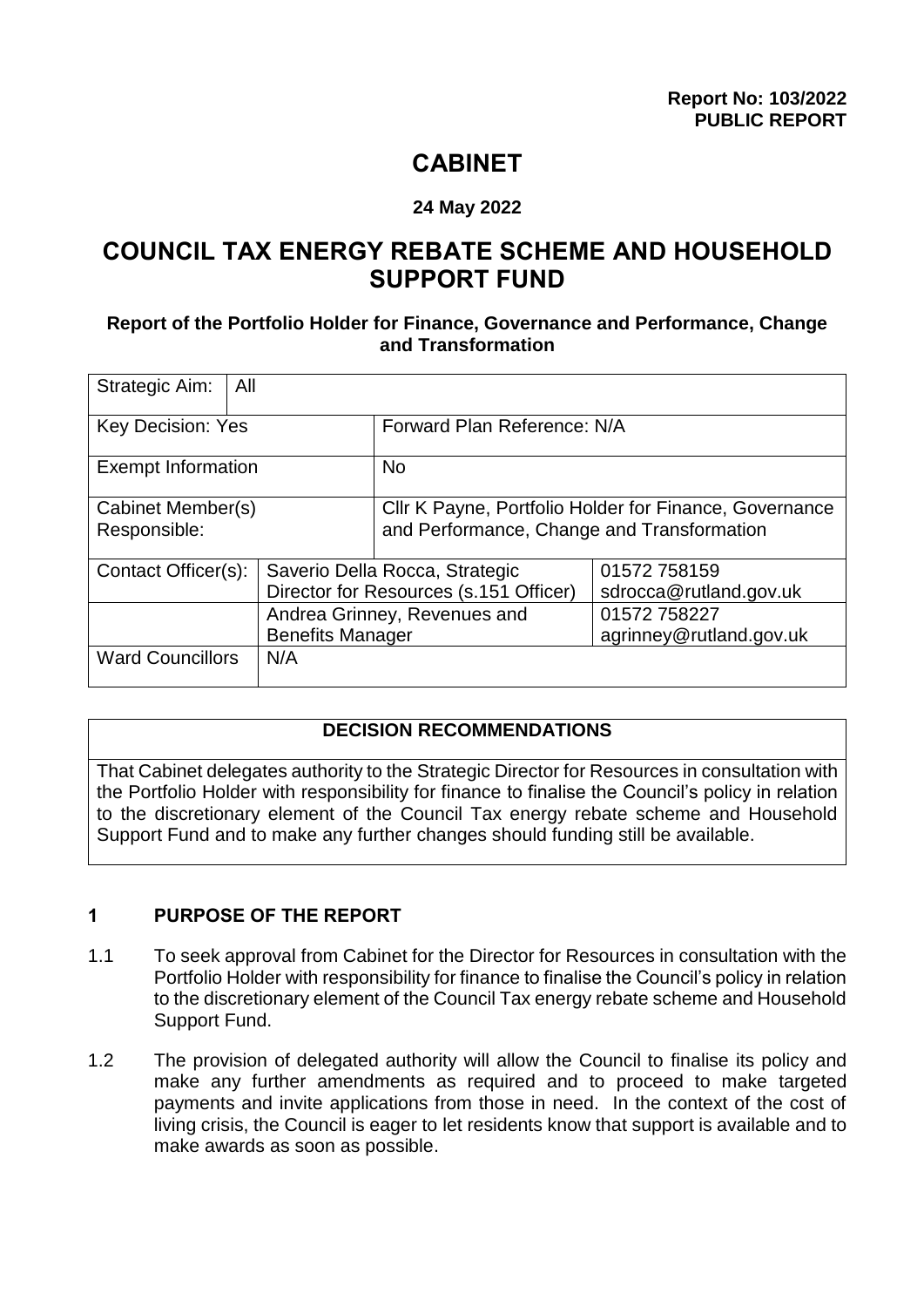# **2 HOUSEHOLD SUPPORT FUND**

# **2.1 Background**

- 2.1.1 The Household Support Fund (HSF), first introduced in 2021/22, is being extended through 2022/23. The grant is being made available to County Councils and Unitary Authorities in England to support those most in need and struggling with the cost of living. The Council operated the HSF in 21/22 and made payments of £130k to families in need.
- 2.1.2 The Council has been allocated £157k for the six months from April until September 2022. All funding must be spent or committed by the end of September. No indication has been provided about any further funding beyond then.
- 2.1.3 The purpose of the grant is to provide support to households, particularly those including children and pensioners, who would otherwise struggle to buy food or pay essential utility bills or meet other essential living costs or housing costs (in exceptional cases of genuine emergency) to help them with significantly rising living costs.
- 2.1.4 The conditions have changed since the 2021/22 allocation to now include at least 33.3% to be allocated to households with someone over state pension age. The revised grant conditions set out that:
	- At least 33.33% of the grant is allocated to support households that include:
		- i) a person who will be under the age of 19 as at 30th September 2022, or
		- ii) a person aged 19 or over in respect of whom a child-related benefit is paid or free school meals are provided during the Grant Period.
	- At least 33.33% of the grant is allocated to support households that include a person who has reached state pension age by 30th September 2022.
	- Up to 33.33% of the grant is used to assist other households.
	- Authorities are to ensure that the grant is primarily allocated to support with the costs of food, energy (for heating, lighting and cooking), water (for household purposes, including sewerage) and other essential living needs in accordance with the Scheme guidance.
	- In exceptional circumstances of genuine emergency, the Authority may allocate grant funds to support with housing costs as set out in the Scheme guidance.
	- Eligible spend does not include advice services including debt advice or mortgage costs but does includes energy, food, water, household items etc

# **2.2 Our experience and learning**

2.2.1 The Council has gained considerable experience in delivering support to the most vulnerable households during the COVID pandemic, building on existing crisis support provision. It has used a combination of targeted support alongside an open application process.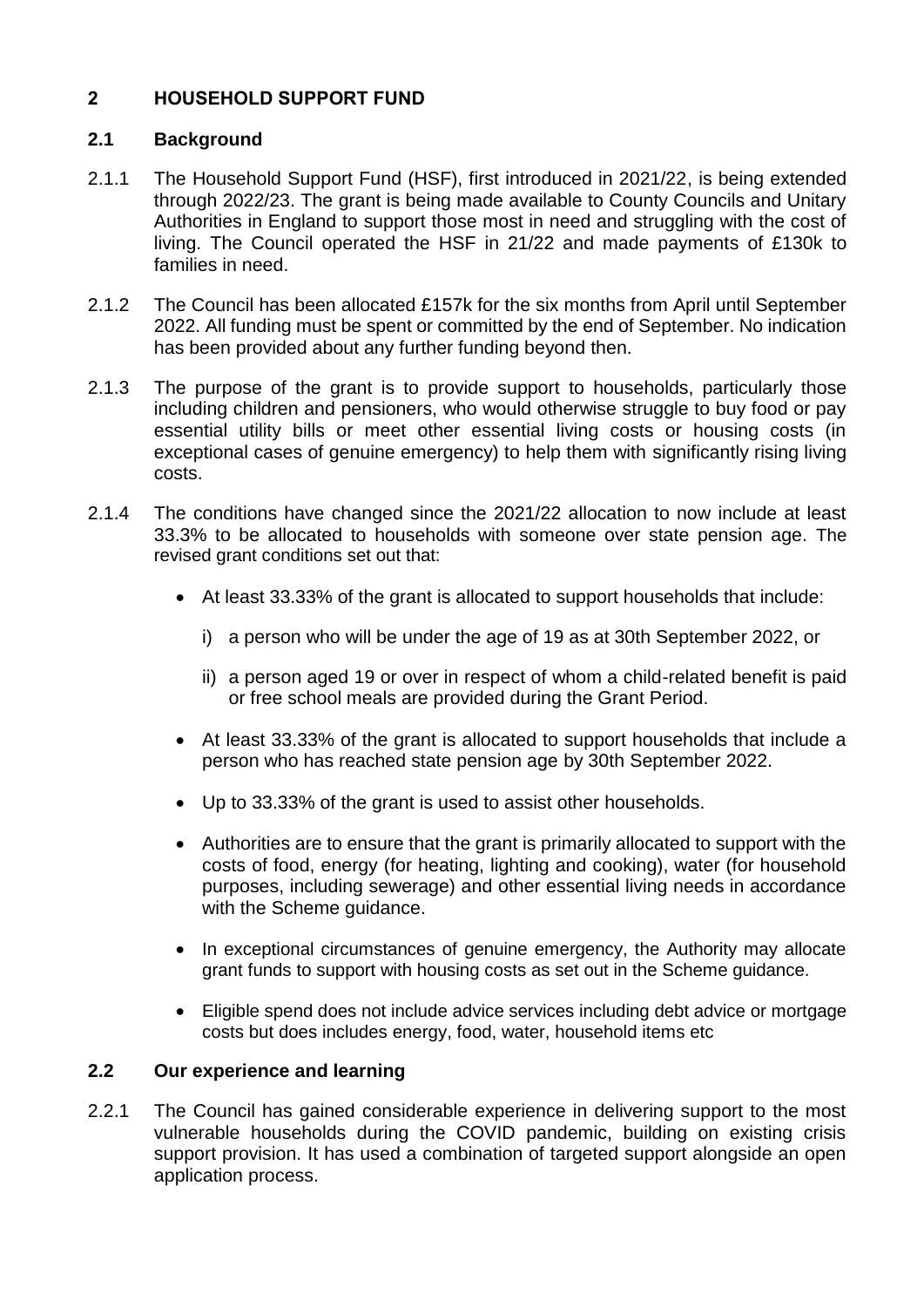- 2.2.2 The provision of food vouchers to children eligible for free school meals to cover school holidays, provides directly targeted support to low-income households with children. This has been achieved through working in partnership with schools who have issued the vouchers. Supporting children is a key priority and this support has been well received. One change the Council did make was around putting in place reciprocal arrangements whereby children who live in Rutland and attend schools out of our county receive vouchers from their school if they are in receipt of free school meals in accordance with the Household Support Fund Policy for the relevant Local Authority.
- 2.2.3 The Council recognises that it holds data on those with low incomes. Using the fact that individuals already qualify for other support that indicates they are on low incomes has avoided the need to re-assess them again and has proved to be an effective means of delivering support to people in need quickly and efficiently thereby reducing the burden on those involved. The Council achieved this by inviting those on council tax support to sign up for additional funding through signing a simple declaration form thus allowing us to gather information regarding how awards may be spent.
- 2.2.4 However, the Council also understands that not all need can be met through using existing data and that there has to be other means for individuals to access support. The Council set up an application process and encouraged internal teams and external organisations to refer those who may be in need to apply. This approach had some success but further investment is required to publicise what is available and engage wider support in referring individuals to what is available.
- 2.2.5 A very good example of partnership working was with Anglian Water. We were able to give AW a small fund (£<£2,000) to support those with a Rutland postcode and in arrears. The feedback from residents on this support was very positive.

# **2.3 Outline policy**

- 2.3.1 The DWP have issued guidance called 'Household Support Fund: -guidance for County Councils and Unitary Authorities in England'. Local authorities have discretion on exactly how this funding is used within the scope set out in the guidance.
- 2.3.2 The Council intends to stick closely to its original scheme whilst making some small changes to meet the latest guidance. We are drafting the full policy but the outline plan is to target support as follows:
- 2.3.3 Firstly, families and individuals of school age children who attend a school or college in Rutland, will be provided with a food voucher, if they are currently eligible for free school meals. The vouchers will be issued via the child's school and will cover the following terms breaks:

| Term               |                          | days    | Amount per break<br>per child |
|--------------------|--------------------------|---------|-------------------------------|
| Summer<br>2022     | Half-Term $\vert$ 5 days |         | £15.00                        |
| Summer Term 2022   |                          | 25 days | £75.00                        |
| October Half Term* |                          | 10 days | £30.00                        |

2.3.4 We are awaiting confirmation that we use funds for October half term. The voucher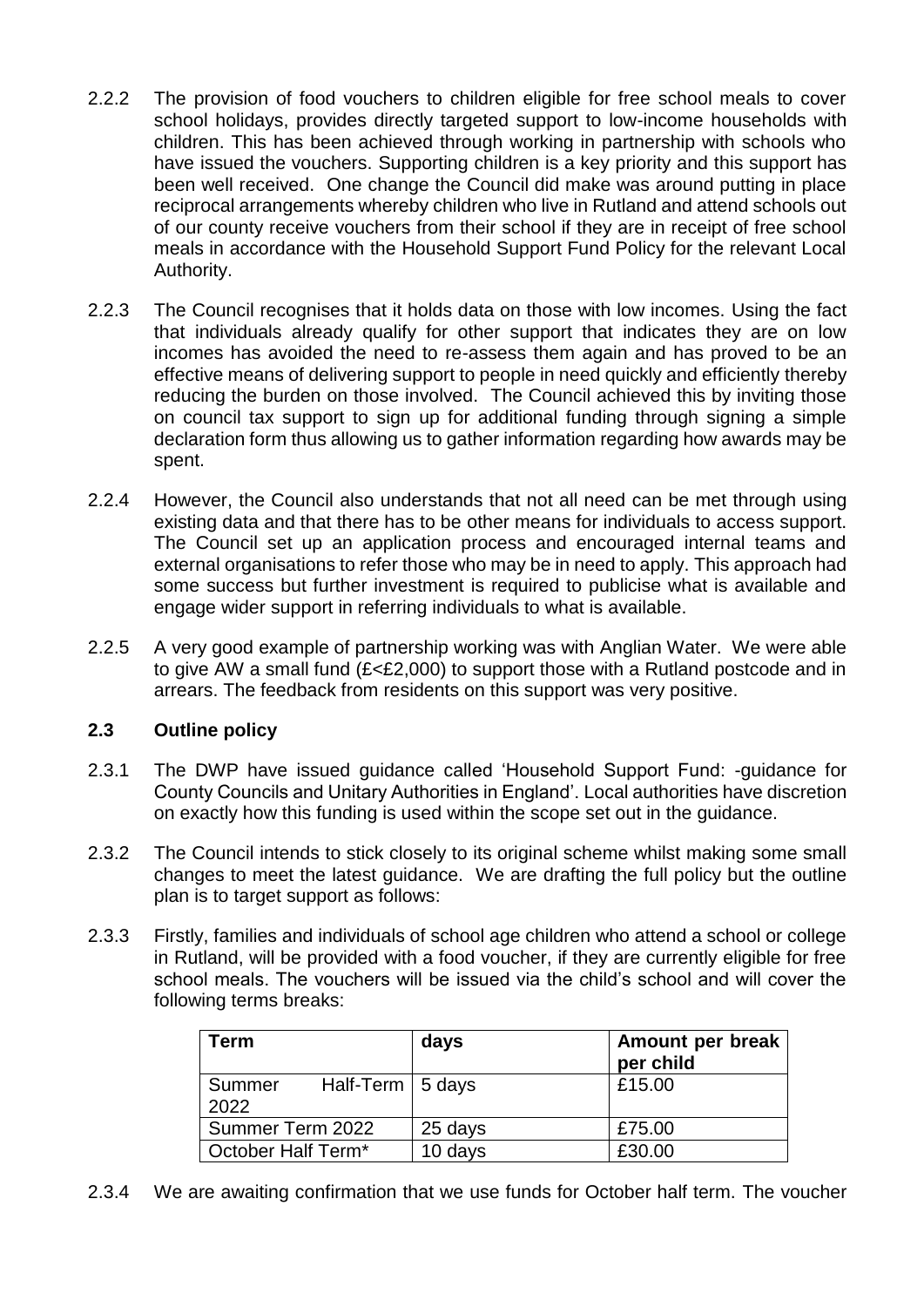will be for a set amount per child, per break and will be paid as a voucher before the start of each term break. Reciprocal arrangements as set out in 2.2.2 will continue to operate.

- 2.3.5 Secondly, the Council will provide a household support payment by bank transfer to households who have been identified as meeting the following criteria:
	- Be a household living in Rutland on 1/4/22;
	- The applicant or their partner is in receipt of Local Council Tax Support on the 1/4/22;
	- The household has saving of less than £5,000;
	- Be of working age or pension age with children aged 0-18; or
	- Be of working age (under 65) without children.
- 2.4 Lastly, the Council will run an application process to invite households to apply for a payment if they were not identified as being eligible for a payment in categories 1 and 2 can demonstrate that they meet the following eligibility criteria:
	- Be a household living in Rutland on 1/4/22: and
	- The applicant or their partner is liable to pay the Council Tax for the property they are living in on 1/4/22; and
	- The applicant or their partner is liable to pay the utility bills e.g., electricity, gas, water for the property they are living in on 1/4/22; and
	- The household has saving of less than £5,000 on 1/4/22; and
	- The applicant or their partner is in receipt of any of the following benefits on 1/4/22:
		- a) Universal Credit with housing costs; or
		- b) Universal Credit without housing costs and your household income is less than £7,400 a year (not including any benefits you get); or
		- c) Employment Support Allowance; or
		- d) Job Seekers Allowance; or
		- e) Income Support; or
		- f) Child Tax Credit and your annual household income is less than £16,190; or
		- g) The guaranteed part of Pension Credit
- 2.5 In running the scheme we will seek maximum publicity and engage with internal teams and external organisations (Citizens Advice Rutland, Voluntary Action Rutland, Shaw Trust, Parish Councils etc) to achieve maximum referrals. A small flyer is being produced to facilitate this.
- 2.6 Award payments will be around £100 per person but this will depend on the numbers involved.

# **3 COUNCIL TAX ENERGY REBATE SCHEME**

#### **3.1 Background**

3.1.1 In response to rising energy bills, the Government announced that there would be financial help for households as follows: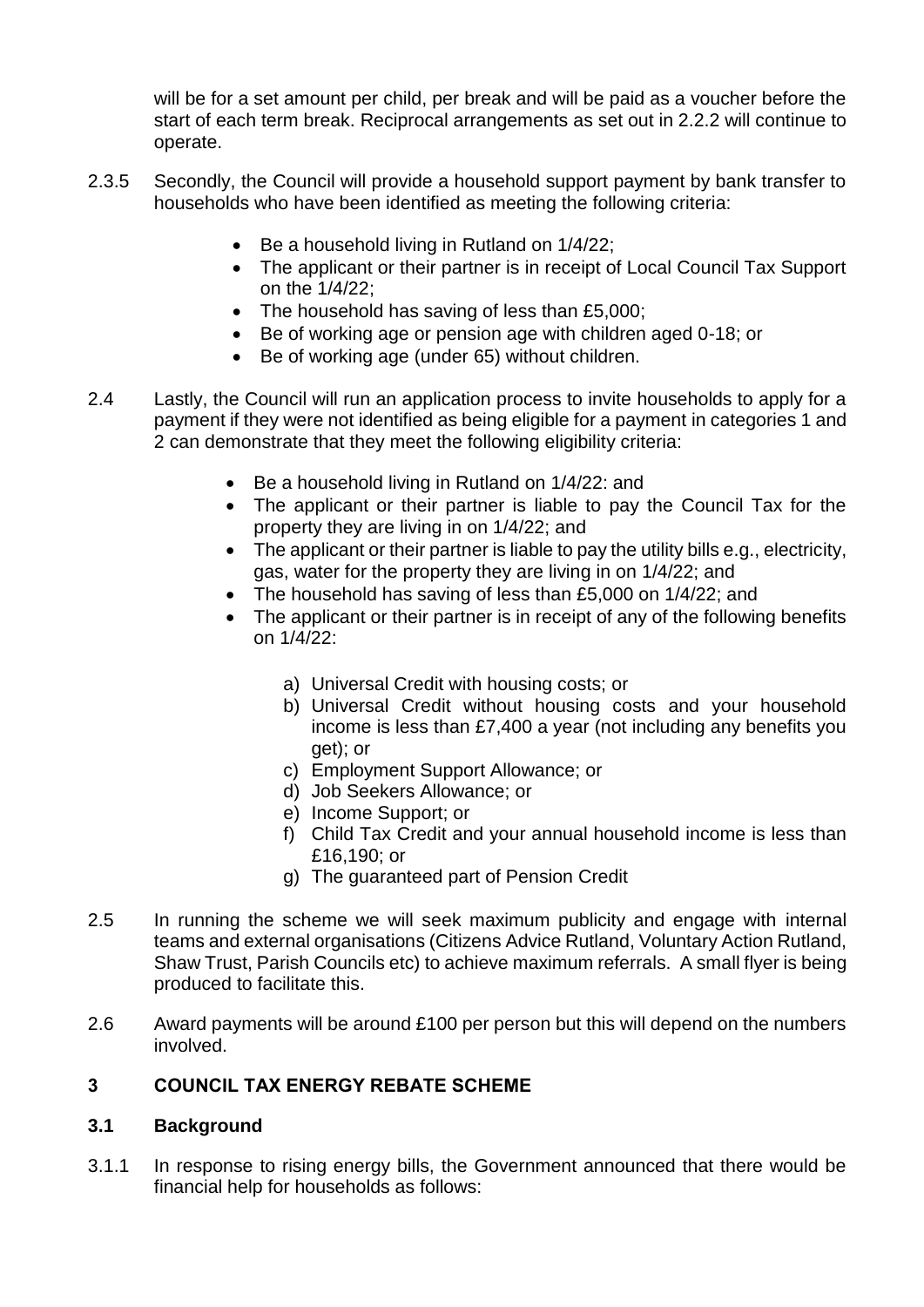- A £150 non-repayable rebate for households in council tax bands A-D, known as the Council Tax Energy Rebate; and
- £144 million of discretionary funding for billing authorities to support households who are in need but are not eligible for the Council Tax energy rebate, known as the Discretionary Fund.
- 3.1.2 Rutland County Council has been allocated £43,050 funding for the Discretionary Fund. Local authorities have discretion on exactly how this funding is used within the scope set out in the guidance.

#### **3.2 Main scheme**

- 3.2.1 The Council has received funding on account from Government of £1,688,850. It believes there are c12,000 households that qualify for the main scheme. As at May 12<sup>th</sup> we had made over 8,429 awards.
- 3.2.2 Those not on direct debit have been sent a letter giving them a bar code that allows them to claim their £150 rebate at a Post Office on production of photo ID. As of Monday morning over 2,688 letters had been issued and 1,420 payments already cashed.
- 3.2.3 There are a small number of residents who are unable to get to a Post Office and alternative arrangements have been made to provide payments (there are 10 cases so far).

#### **3.3 Discretionary scheme**

- 3.3.1 Discretionary Fund payments funds must be defrayed by 30<sup>th</sup> November 2022. Direction from the Government is that the Discretionary Fund payment is made on the basis that it will be used for energy bills although there is no onus on Councils to verify how funds are spent.
- 3.3.2 The Department for Levelling Up, Housing and Communities have encouraged Council's to adopt the following principles which has formed the basis of our approach:
	- To provide support to households who are not eligible for the main scheme;
	- To provide carefully targeted 'top-up' payments to the most vulnerable households in Bands A-D;
	- Councils can use discretion to determine how to identify and support those most in need: this could include households living in properties valued in Band E-H that are on income related benefits or those where the energy bill payer is not liable for council tax.
- 3.3.3 The Council has considered various options and provisionally has identified the following approach that balances the need to make payments quickly and ensuring all those in need are captured.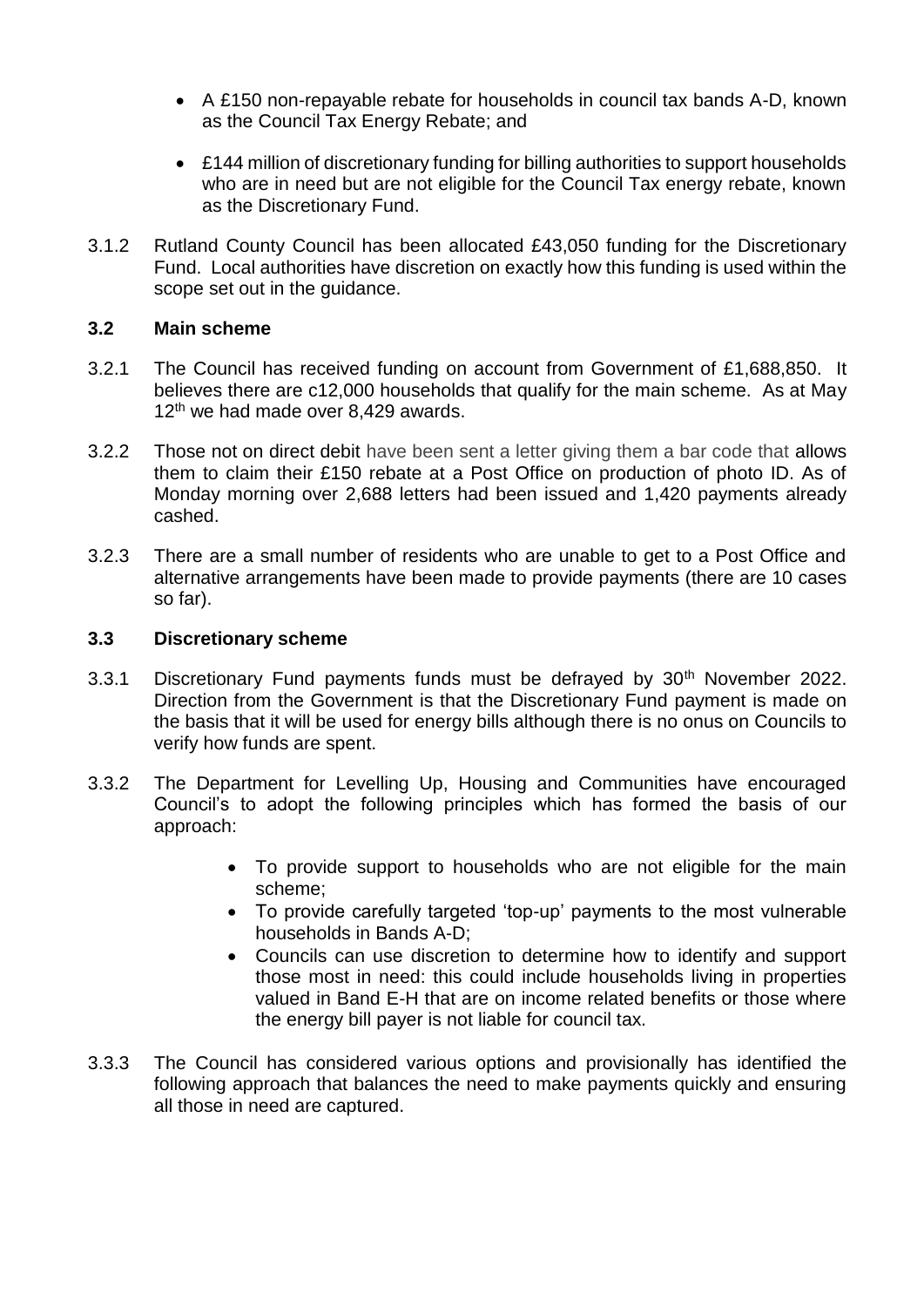| Group | <b>Description</b>                                                                                                                                                                 | in<br>No | <b>Amount</b> |
|-------|------------------------------------------------------------------------------------------------------------------------------------------------------------------------------------|----------|---------------|
|       |                                                                                                                                                                                    | category |               |
| 1     | Households in receipt of Local Council<br>Tax Support on 1 <sup>st</sup> April 2022 living in<br>properties valued in Band E-H of £150                                             | 50       | £7,500        |
| 2     | Households with a Severely Mentally<br>Impaired resident on 1 <sup>st</sup> April 2022<br>living in properties valued in Band E-H<br>of £150                                       | 8        | £1,200        |
| 3     | Households with a Disabled Band<br>Reduction on 1 <sup>st</sup> April 2022 living in<br>properties valued in Band E-H of £150                                                      | 29       | £4,350        |
| 4     | A top-up payment to households in<br>receipt of Local Council Tax Support on<br>1 <sup>st</sup> April 2022 living in properties valued<br>in Band A-D £20                          | 1,260    | £25,200       |
| 5     | Households suffering from severe<br>financial hardship or extenuating<br>circumstances that do not fall within<br>any of the above groups. (c32<br>households supported with £150) | 32       | £4,800        |
|       | <b>TOTAL</b>                                                                                                                                                                       | 1,379*   | £43,050       |

3.3.4 Category 5 support will be derived through referrals as per the HSF as set out in 3.5. Depending upon the demand for category 5 support, the top up payment may be varied.

# **4 CONSULTATION**

- 4.1 Formal consultation is not required for any decisions being sought in this report. Internal consultation has been undertaken with officers and the schemes were discussed at a Director briefing with elected members (there were around 10 present) where different options were discussed.
- 4.2 Those present were keen that the Council avoided a bureaucratic application process and encouraged the use of existing information to make targeted awards. For the energy rebate scheme the issue of those who were housebound was discussed and this was influential in shaping the energy rebate scheme.
- 4.3 Members also offered to play their role in advertising and promoting available support and this is an area where increased effort will be made.

# **5 ALTERNATIVE OPTIONS**

- 5.1 Cabinet is requested to give delegated authority. It could refuse this and ask for the full policy. This is not advised as the key part of the policy (target groups) are covered above.
- 5.2 Cabinet could also seek to direct awards to groups or individuals not identified in the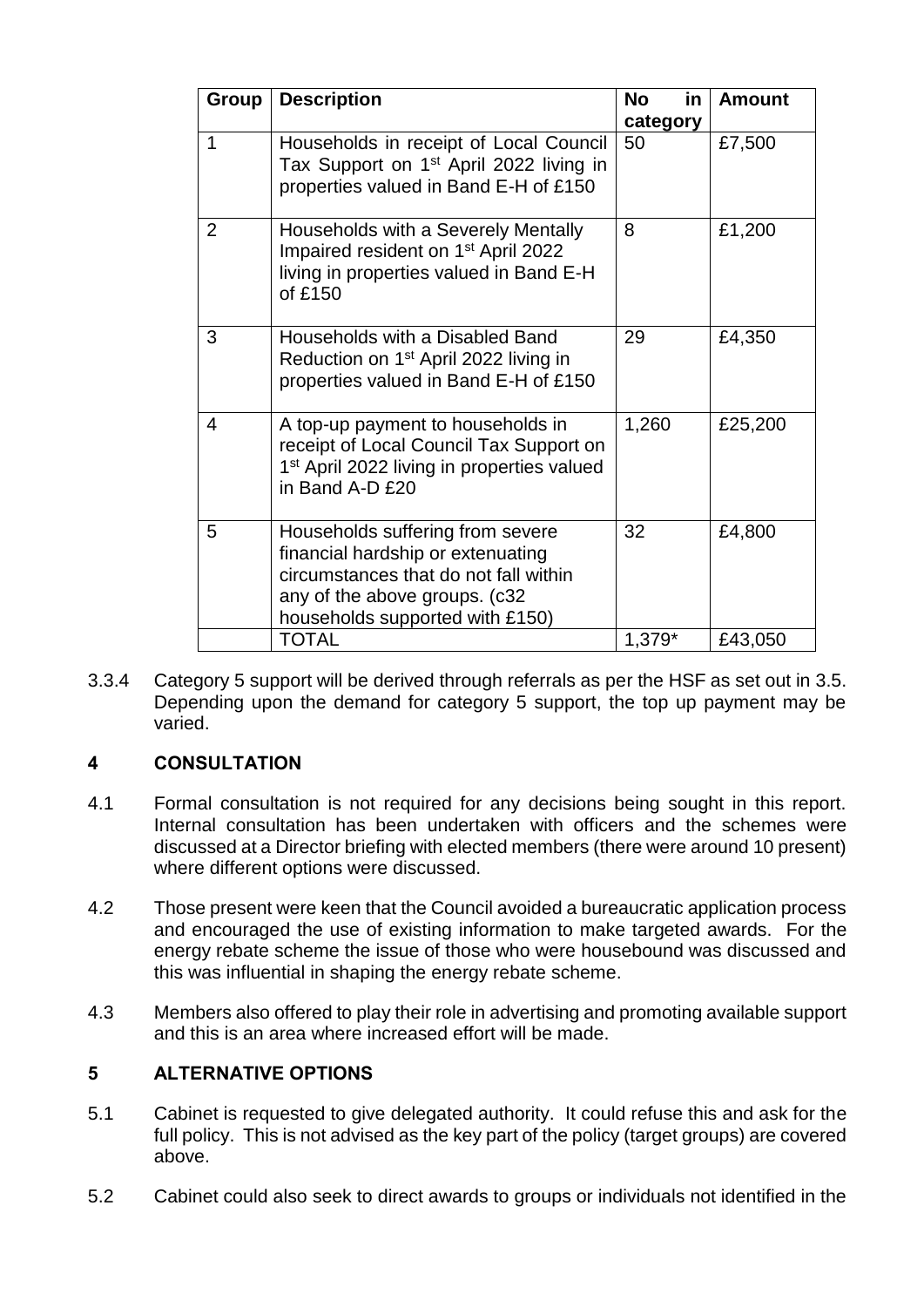outline proposals above. For example some Councils have set funds aside specifically for care leavers or armed forces veterans. The Council has made provision in its scheme to allow applications from these groups rather than target them directly.

5.3 Another option would be to go down an application route for all awards as some Councils are doing. This is not recommended. It places a significant burden on those applying (full disclosure of all income, expenditure and assets would be required), it would be difficult to administer and would take longer to make awards.

### **6 FINANCIAL IMPLICATIONS**

6.1 The Council is receiving funds to meet scheme payments and administration so there is no General Fund impact. c£38k is being received towards administration costs which will go towards software costs and costs of using the Post Office. Additional staff resource may be brought in but this is unlikely.

### **7 LEGAL AND GOVERNANCE CONSIDERATIONS**

- 7.1 The matters in this report are for the Executive to consider in line with the Constitution and the Executive can choose to delegate to an Officer and/or Portfolio Holder as required.
- 7.2 This report has brought forward under the Special Urgency provisions of Procedure Rule 139 as an item of urgent business not previously marked on the Forward Plan or included on the published agenda.
- 7.3 In accordance with Procedure Rule the Chair of the Strategic Overview and Scrutiny Committee has been consulted and has agreed that the item cannot be reasonably deferred due to the need to process payments for residents as quickly as possible, and the report may therefore be considered by Cabinet.
- 7.4 A report will be submitted to Council in due course to inform Members that the Special Urgency provisions have been used.

#### **8 EQUALITY IMPACT ASSESSMENT**

8.1 An Equality Impact Assessment (EqIA) screening has been completed and there are no issues arising.

#### **9 COMMUNITY SAFETY IMPLICATIONS**

9.1 There are no community safety implications.

#### **10 HEALTH AND WELLBEING IMPLICATIONS**

10.1 There are no direct health and wellbeing implications but indirectly there may be implications for those on low incomes who are struggling to either buy food or pay bills etc. The Council's approach seeks to support individuals as much as we can.

# **11 CONCLUSION AND SUMMARY OF REASONS FOR THE RECOMMENDATIONS**

11.1 The report updates Cabinet and all members on the funds available and how the Council intends to use them.